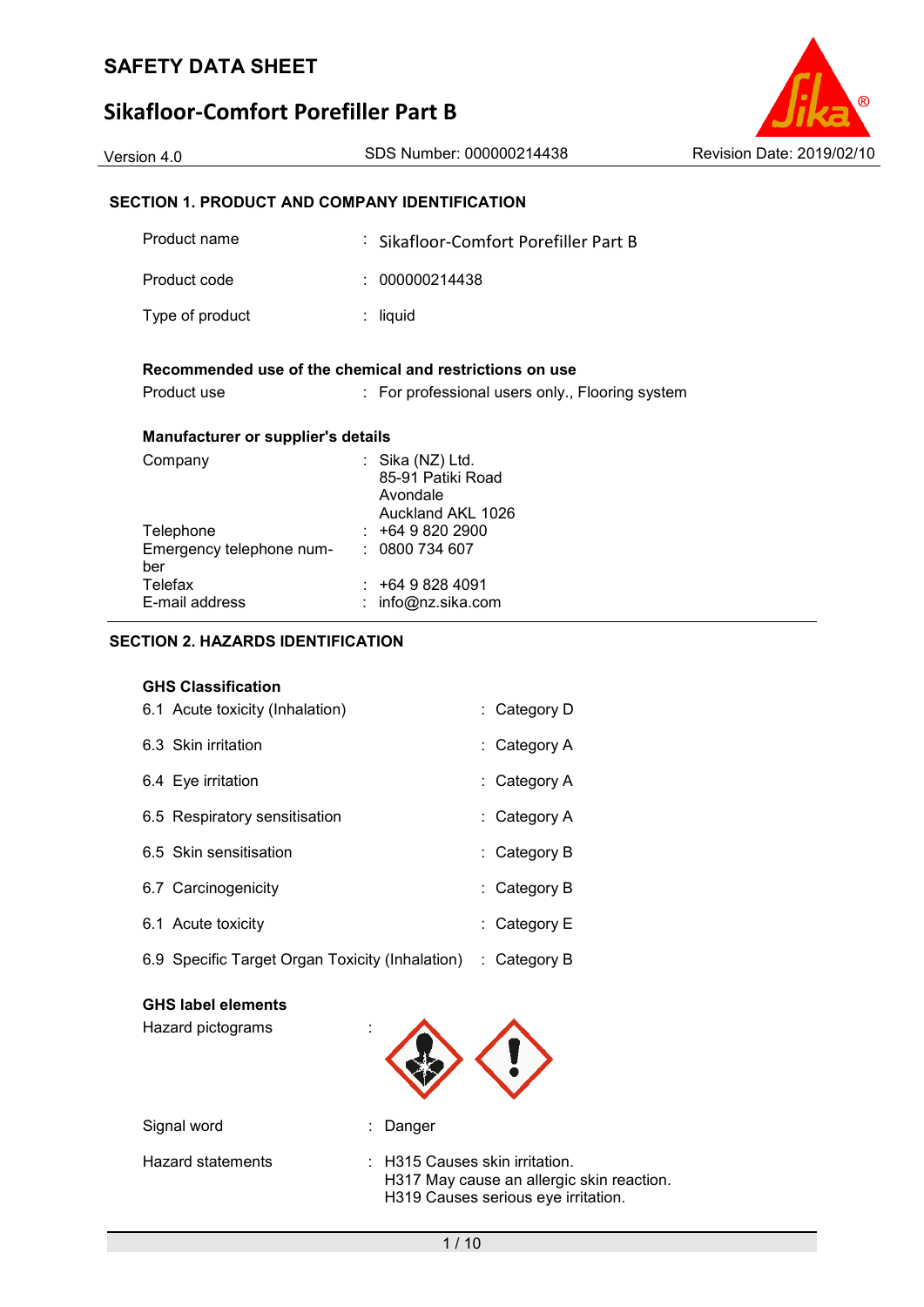| Version 4.0              | SDS Number: 000000214438                                                                                                                                                                                                                                                                                                                                                                                                                                                                                                                                                                                                                                                                                                                                                                                                                                                                                                                                                                                                                                                                                                                                                                                                                                                                                                                                                                                                                                                 | Revision Date: 2019/02/10 |
|--------------------------|--------------------------------------------------------------------------------------------------------------------------------------------------------------------------------------------------------------------------------------------------------------------------------------------------------------------------------------------------------------------------------------------------------------------------------------------------------------------------------------------------------------------------------------------------------------------------------------------------------------------------------------------------------------------------------------------------------------------------------------------------------------------------------------------------------------------------------------------------------------------------------------------------------------------------------------------------------------------------------------------------------------------------------------------------------------------------------------------------------------------------------------------------------------------------------------------------------------------------------------------------------------------------------------------------------------------------------------------------------------------------------------------------------------------------------------------------------------------------|---------------------------|
|                          | H332 Harmful if inhaled.<br>H334 May cause allergy or asthma symptoms or breathing<br>difficulties if inhaled.<br>H335 May cause respiratory irritation.<br>H351 Suspected of causing cancer.<br>H373 May cause damage to organs through prolonged or re-<br>peated exposure if inhaled.                                                                                                                                                                                                                                                                                                                                                                                                                                                                                                                                                                                                                                                                                                                                                                                                                                                                                                                                                                                                                                                                                                                                                                                 |                           |
| Precautionary statements | <b>Prevention:</b><br>P201 Obtain special instructions before use.<br>P202 Do not handle until all safety precautions have been read<br>and understood.<br>P260 Do not breathe dust/ fume/ gas/ mist/ vapours/ spray.<br>P264 Wash skin thoroughly after handling.<br>P271 Use only outdoors or in a well-ventilated area.<br>P272 Contaminated work clothing should not be allowed out of<br>the workplace.<br>P280 Wear protective gloves/ eye protection/ face protection.<br><b>Response:</b><br>P302 + P352 IF ON SKIN: Wash with plenty of soap and water.<br>P304 + P340 IF INHALED: Remove victim to fresh air and keep<br>at rest in a position comfortable for breathing.<br>P305 + P351 + P338 IF IN EYES: Rinse cautiously with water<br>for several minutes. Remove contact lenses, if present and<br>easy to do. Continue rinsing.<br>P308 + P313 IF exposed or concerned: Get medical advice/<br>attention.<br>P321 Specific treatment (see supplemental first aid instructions<br>on this label).<br>P333 + P313 If skin irritation or rash occurs: Get medical ad-<br>vice/ attention.<br>P337 + P313 If eye irritation persists: Get medical advice/ at-<br>tention.<br>P362 Take off contaminated clothing and wash before reuse.<br>Storage:<br>P403 + P233 Store in a well-ventilated place. Keep container<br>tightly closed.<br>P405 Store locked up.<br>Disposal:<br>P501 Dispose of contents/ container to an approved waste<br>disposal plant. |                           |

®

# **Other hazards which do not result in classification**

None known.

# **SECTION 3. COMPOSITION/INFORMATION ON INGREDIENTS**

Substance / Mixture : Mixture

# **Hazardous components**

| l Chemical name                           | CAS-No.   | Concentration (%) |
|-------------------------------------------|-----------|-------------------|
| Diphenylmethanediisocyanate, isomeres and | 9016-87-9 | $>= 70 - 590$     |
| homologues                                |           |                   |
| 4,4'-methylenediphenyl diisocyanate       | 101-68-8  | $>= 10 - 520$     |
| o-(p-isocyanatobenzyl)phenyl isocyanate   | 5873-54-1 | $>= 1 - 10$       |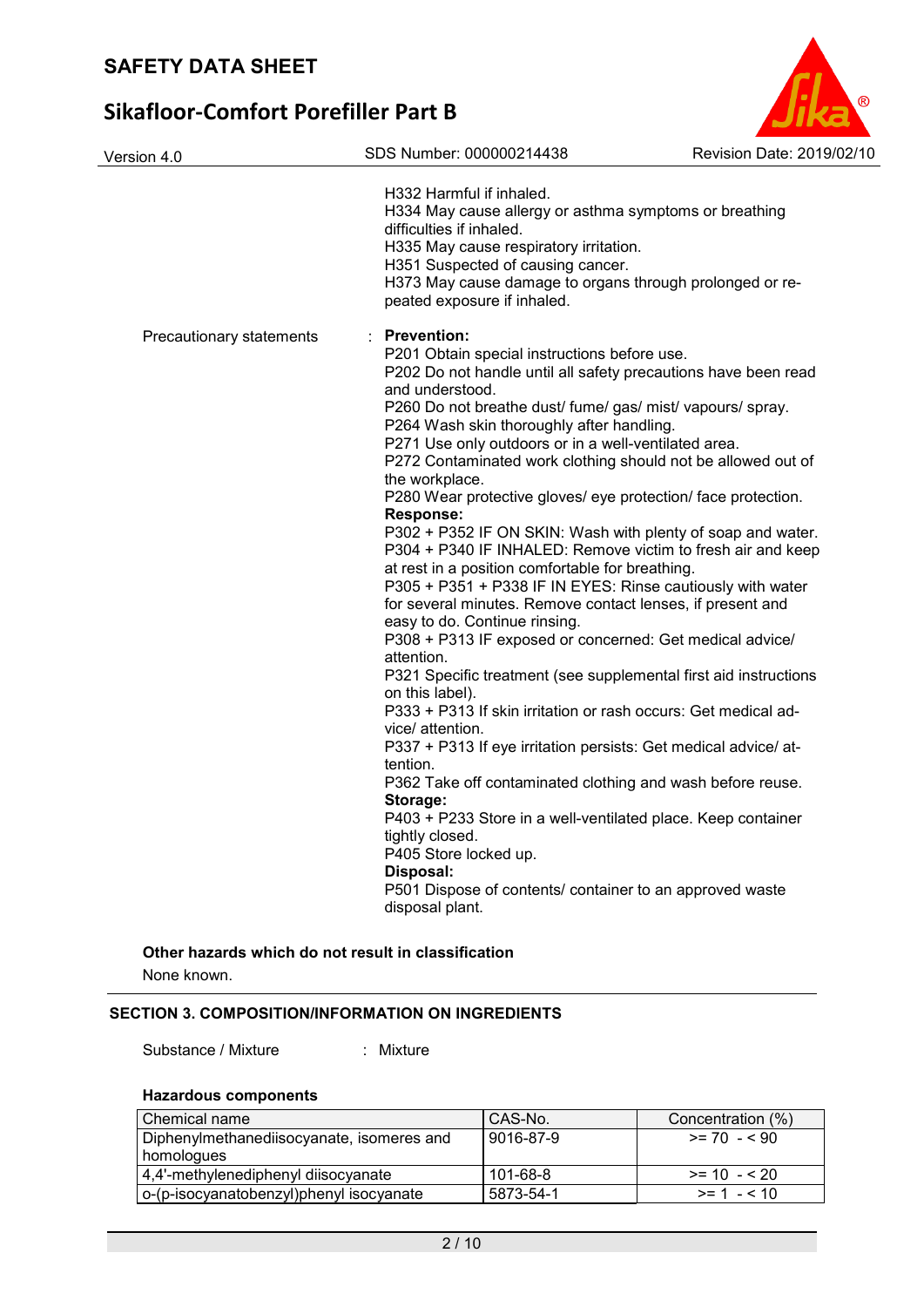# **Sikafloor-Comfort Porefiller Part B**



2,2'-methylenediphenyl diisocyanate 2536-05-2 >= 1 - < 10

| <b>SECTION 4. FIRST AID MEASURES</b>                              |                                                                                                                                                                                                                                                                                                                                                                                                                                                                                                                                                                                                                                         |
|-------------------------------------------------------------------|-----------------------------------------------------------------------------------------------------------------------------------------------------------------------------------------------------------------------------------------------------------------------------------------------------------------------------------------------------------------------------------------------------------------------------------------------------------------------------------------------------------------------------------------------------------------------------------------------------------------------------------------|
| General advice                                                    | : Move out of dangerous area.<br>Consult a physician.<br>Show this safety data sheet to the doctor in attendance.                                                                                                                                                                                                                                                                                                                                                                                                                                                                                                                       |
| If inhaled                                                        | Move to fresh air.<br>Consult a physician after significant exposure.                                                                                                                                                                                                                                                                                                                                                                                                                                                                                                                                                                   |
| In case of skin contact                                           | : Take off contaminated clothing and shoes immediately.<br>Wash off with soap and plenty of water.<br>If symptoms persist, call a physician.                                                                                                                                                                                                                                                                                                                                                                                                                                                                                            |
| In case of eye contact                                            | : Immediately flush eye(s) with plenty of water.<br>Remove contact lenses.<br>Keep eye wide open while rinsing.<br>If eye irritation persists, consult a specialist.                                                                                                                                                                                                                                                                                                                                                                                                                                                                    |
| If swallowed                                                      | Clean mouth with water and drink afterwards plenty of water.<br>t.<br>Do not give milk or alcoholic beverages.<br>Never give anything by mouth to an unconscious person.<br>Obtain medical attention.                                                                                                                                                                                                                                                                                                                                                                                                                                   |
| Most important symptoms<br>and effects, both acute and<br>delayed | : irritant effects<br>sensitising effects<br>Asthmatic appearance<br>Cough<br>Respiratory disorder<br>Allergic reactions<br>Excessive lachrymation<br>Headache<br>Dermatitis<br>See Section 11 for more detailed information on health effects<br>and symptoms.<br>Causes skin irritation.<br>May cause an allergic skin reaction.<br>Causes serious eye irritation.<br>Harmful if inhaled.<br>May cause allergy or asthma symptoms or breathing difficul-<br>ties if inhaled.<br>May cause respiratory irritation.<br>Suspected of causing cancer.<br>May cause damage to organs through prolonged or repeated<br>exposure if inhaled. |
| Notes to physician                                                | Treat symptomatically.                                                                                                                                                                                                                                                                                                                                                                                                                                                                                                                                                                                                                  |

# **SECTION 5. FIREFIGHTING MEASURES**

| Suitable extinguishing media | : Use extinguishing measures that are appropriate to local cir-<br>cumstances and the surrounding environment. |
|------------------------------|----------------------------------------------------------------------------------------------------------------|
| Hazardous combustion prod-   | : No hazardous combustion products are known                                                                   |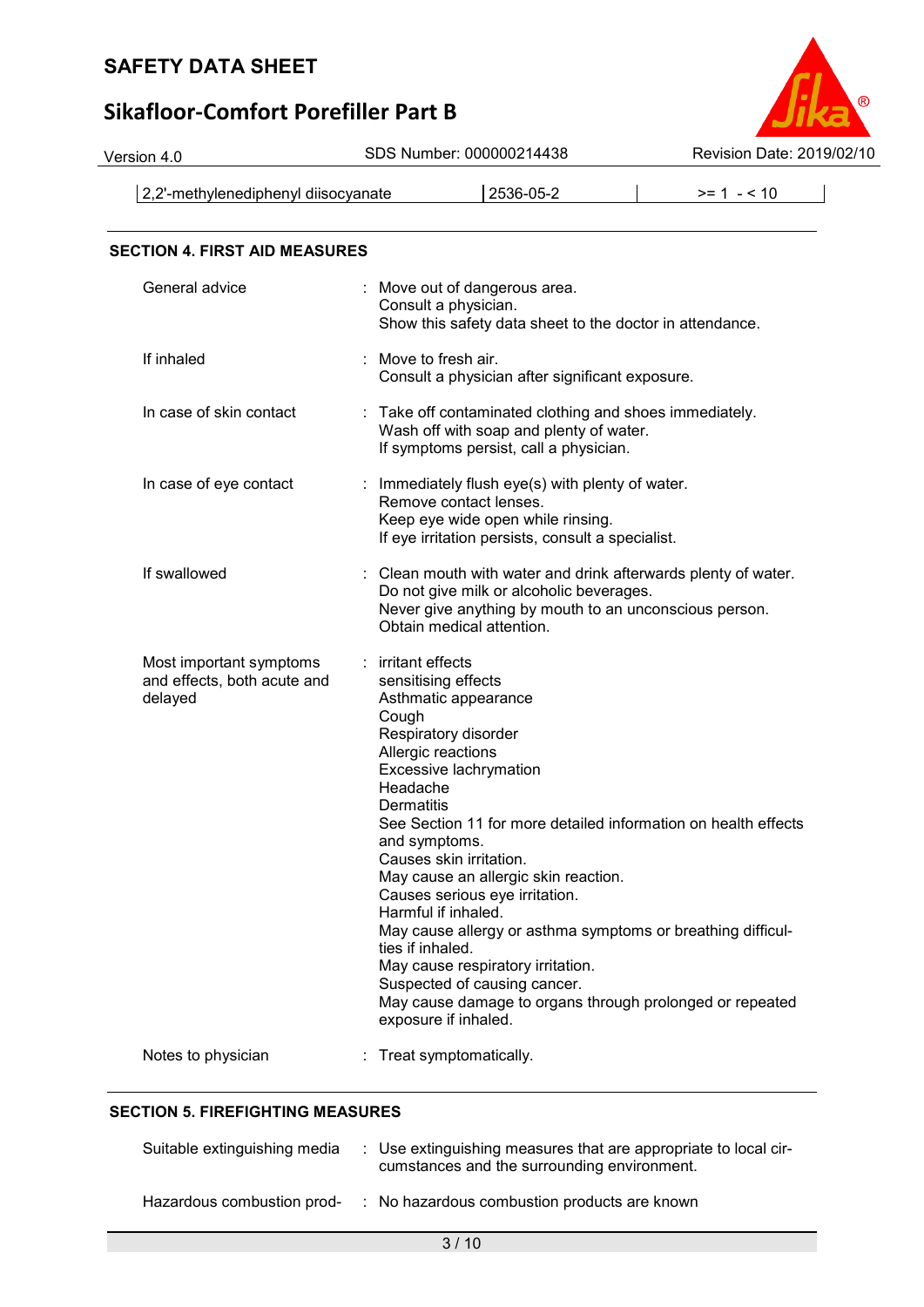

| Version 4.0 | SDS Number: 000000214438                         | Revision Date: 2019/02/10                                                                     |
|-------------|--------------------------------------------------|-----------------------------------------------------------------------------------------------|
| ucts        |                                                  |                                                                                               |
| ods         | : Standard procedure for chemical fires.         |                                                                                               |
|             |                                                  |                                                                                               |
|             | Specific extinguishing meth-<br>for firefighters | Special protective equipment : In the event of fire, wear self-contained breathing apparatus. |

# **SECTION 6. ACCIDENTAL RELEASE MEASURES**

| Personal precautions, protec-<br>tive equipment and emer-<br>gency procedures | : Use personal protective equipment.<br>Deny access to unprotected persons.                                                                                      |
|-------------------------------------------------------------------------------|------------------------------------------------------------------------------------------------------------------------------------------------------------------|
| Environmental precautions                                                     | : Do not flush into surface water or sanitary sewer system.<br>If the product contaminates rivers and lakes or drains inform<br>respective authorities.          |
| Methods and materials for<br>containment and cleaning up                      | : Soak up with inert absorbent material (e.g. sand, silica gel,<br>acid binder, universal binder, sawdust).<br>Keep in suitable, closed containers for disposal. |

# **SECTION 7. HANDLING AND STORAGE**

| fire and explosion          | Advice on protection against : Normal measures for preventive fire protection.                                                                                                                                                                                                                                                                                                                                                                                                                                                                                                                                                                 |
|-----------------------------|------------------------------------------------------------------------------------------------------------------------------------------------------------------------------------------------------------------------------------------------------------------------------------------------------------------------------------------------------------------------------------------------------------------------------------------------------------------------------------------------------------------------------------------------------------------------------------------------------------------------------------------------|
| Advice on safe handling     | : Avoid formation of aerosol.<br>Avoid exceeding the given occupational exposure limits (see<br>section 8).<br>Do not get in eyes, on skin, or on clothing.<br>For personal protection see section 8.<br>Persons with a history of skin sensitisation problems or asth-<br>ma, allergies, chronic or recurrent respiratory disease should<br>not be employed in any process in which this mixture is being<br>used.<br>Smoking, eating and drinking should be prohibited in the ap-<br>plication area.<br>Provide sufficient air exchange and/or exhaust in work rooms.<br>Follow standard hygiene measures when handling chemical<br>products |
| Hygiene measures            | : Handle in accordance with good industrial hygiene and safety<br>practice.<br>When using do not eat or drink.<br>When using do not smoke.<br>Wash hands before breaks and at the end of workday.                                                                                                                                                                                                                                                                                                                                                                                                                                              |
| Conditions for safe storage | Store in original container.<br>÷<br>Keep in a well-ventilated place.<br>Containers which are opened must be carefully resealed and<br>kept upright to prevent leakage.<br>Observe label precautions.<br>Store in accordance with local regulations.                                                                                                                                                                                                                                                                                                                                                                                           |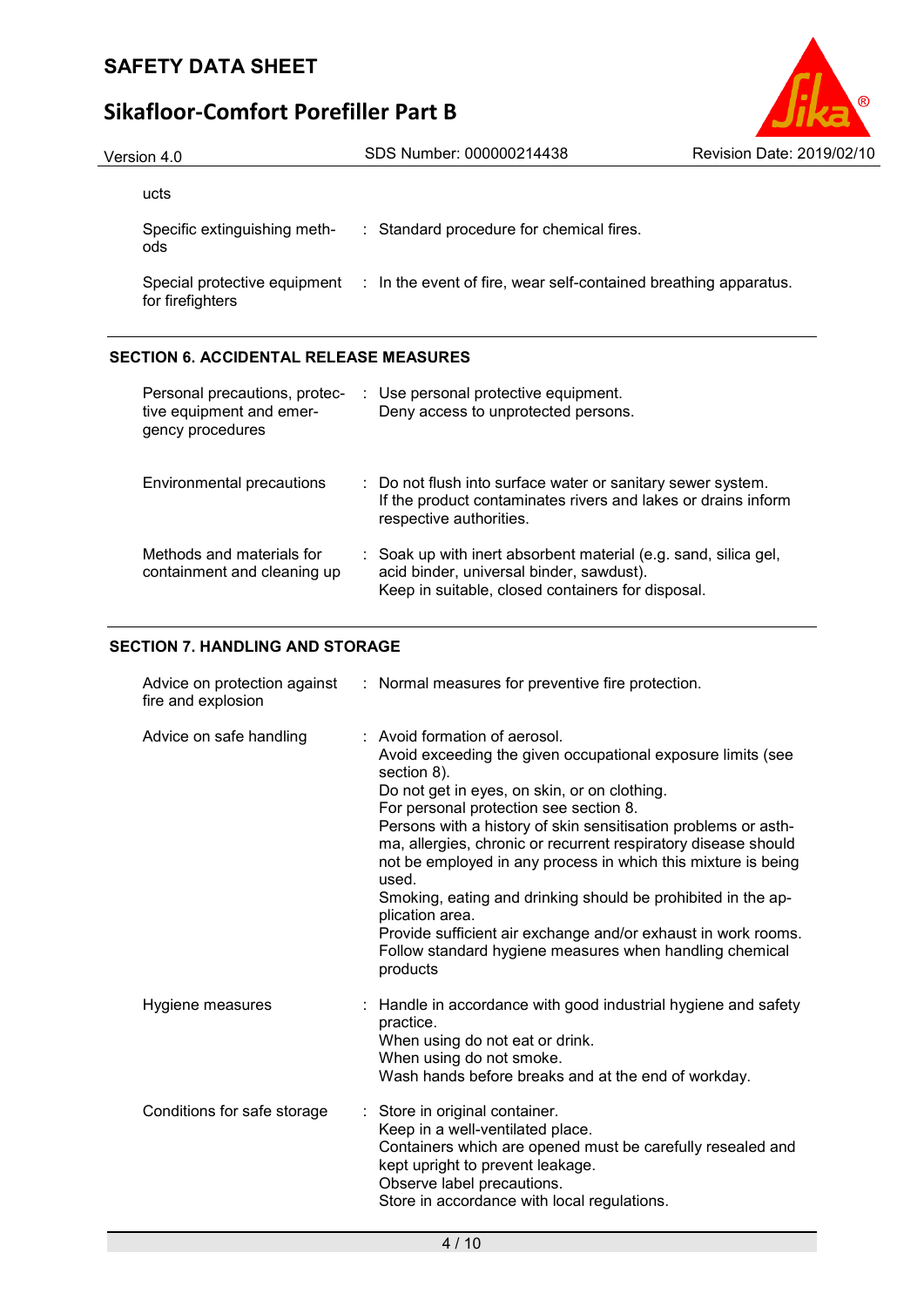# **Sikafloor-Comfort Porefiller Part B**





# **SECTION 8. EXPOSURE CONTROLS/PERSONAL PROTECTION**

#### **Components with workplace control parameters**

| Components                    | CAS-No.                                                                                                                                 | Value type      | Control parame-                                                    | <b>Basis</b> |  |
|-------------------------------|-----------------------------------------------------------------------------------------------------------------------------------------|-----------------|--------------------------------------------------------------------|--------------|--|
|                               |                                                                                                                                         | (Form of        | ters / Permissible                                                 |              |  |
|                               |                                                                                                                                         | exposure)       | concentration                                                      |              |  |
| Diphenylmethanediisocyanate,  | 9016-87-9                                                                                                                               | WES-TWA         | $0.02$ mg/m $3$                                                    | NZ OEL       |  |
| isomeres and homologues       |                                                                                                                                         |                 | (NCO)                                                              |              |  |
|                               |                                                                                                                                         |                 | Further information: Sensitiser, These values apply to all isocya- |              |  |
|                               |                                                                                                                                         |                 | nates, including prepolymers, present in the workplace air as va-  |              |  |
|                               | pours, mist or dust.                                                                                                                    |                 |                                                                    |              |  |
|                               |                                                                                                                                         | <b>WES-STEL</b> | $0.07$ mg/m $3$                                                    | NZ OEL       |  |
|                               |                                                                                                                                         |                 | (NCO)                                                              |              |  |
|                               |                                                                                                                                         |                 |                                                                    |              |  |
|                               | Further information: Sensitiser, These values apply to all isocya-<br>nates, including prepolymers, present in the workplace air as va- |                 |                                                                    |              |  |
|                               | pours, mist or dust.                                                                                                                    |                 |                                                                    |              |  |
| 4,4'-methylenediphenyl diiso- | 101-68-8                                                                                                                                | WES-TWA         | $0.02$ mg/m $3$                                                    | NZ OEL       |  |
| cyanate                       |                                                                                                                                         |                 | (NCO)                                                              |              |  |
|                               |                                                                                                                                         |                 | Further information: Sensitiser, These values apply to all isocya- |              |  |
|                               |                                                                                                                                         |                 | nates, including prepolymers, present in the workplace air as va-  |              |  |
|                               | pours, mist or dust.                                                                                                                    |                 |                                                                    |              |  |
|                               |                                                                                                                                         | <b>WES-STEL</b> | $0.07$ mg/m $3$                                                    | NZ OEL       |  |
|                               |                                                                                                                                         |                 | (NCO)                                                              |              |  |
|                               |                                                                                                                                         |                 | Further information: Sensitiser, These values apply to all isocya- |              |  |
|                               |                                                                                                                                         |                 | nates, including prepolymers, present in the workplace air as va-  |              |  |
|                               | pours, mist or dust.                                                                                                                    |                 |                                                                    |              |  |
|                               |                                                                                                                                         | <b>TWA</b>      | 0.005 ppm                                                          | <b>ACGIH</b> |  |
| o-(p-isocyanatobenzyl)phenyl  | 5873-54-1                                                                                                                               | WES-TWA         | $\overline{0.02}$ mg/m3                                            | NZ OEL       |  |
| isocyanate                    |                                                                                                                                         |                 | (NCO)                                                              |              |  |
|                               |                                                                                                                                         |                 | Further information: Sensitiser, These values apply to all isocya- |              |  |
|                               | nates, including prepolymers, present in the workplace air as va-                                                                       |                 |                                                                    |              |  |
|                               | pours, mist or dust.                                                                                                                    |                 |                                                                    |              |  |
|                               |                                                                                                                                         | <b>WES-STEL</b> | $0.07$ mg/m $3$                                                    | NZ OEL       |  |
|                               |                                                                                                                                         |                 | (NCO)                                                              |              |  |
|                               |                                                                                                                                         |                 | Further information: Sensitiser, These values apply to all isocya- |              |  |
|                               | nates, including prepolymers, present in the workplace air as va-                                                                       |                 |                                                                    |              |  |
|                               | pours, mist or dust.                                                                                                                    |                 |                                                                    |              |  |
| 2,2'-methylenediphenyl diiso- | 2536-05-2                                                                                                                               | WES-TWA         | $0.02$ mg/m $3$                                                    | NZ OEL       |  |
| cyanate                       |                                                                                                                                         |                 | $(As - NCO)$                                                       |              |  |
|                               |                                                                                                                                         |                 | Further information: Sensitiser, These values apply to all isocya- |              |  |
|                               |                                                                                                                                         |                 | nates, including prepolymers, present in the workplace air as va-  |              |  |
|                               | pours, mist or dust.                                                                                                                    |                 |                                                                    |              |  |
|                               |                                                                                                                                         | <b>WES-STEL</b> | $0.07$ mg/m $3$                                                    | NZ OEL       |  |
|                               |                                                                                                                                         |                 | (As-NCO)                                                           |              |  |
|                               |                                                                                                                                         |                 | Further information: Sensitiser, These values apply to all isocya- |              |  |
|                               |                                                                                                                                         |                 | nates, including prepolymers, present in the workplace air as va-  |              |  |
|                               | pours, mist or dust.                                                                                                                    |                 |                                                                    |              |  |
|                               |                                                                                                                                         | WES-TWA         | $0.02$ mg/m $3$                                                    | NZ OEL       |  |
|                               |                                                                                                                                         |                 | (NCO)                                                              |              |  |
|                               | Further information: Sensitiser, These values apply to all isocya-                                                                      |                 |                                                                    |              |  |
|                               |                                                                                                                                         |                 | nates, including prepolymers, present in the workplace air as va-  |              |  |
|                               | pours, mist or dust.                                                                                                                    |                 |                                                                    |              |  |
|                               |                                                                                                                                         | <b>WES-STEL</b> | $0.07$ mg/m $3$                                                    | NZ OEL       |  |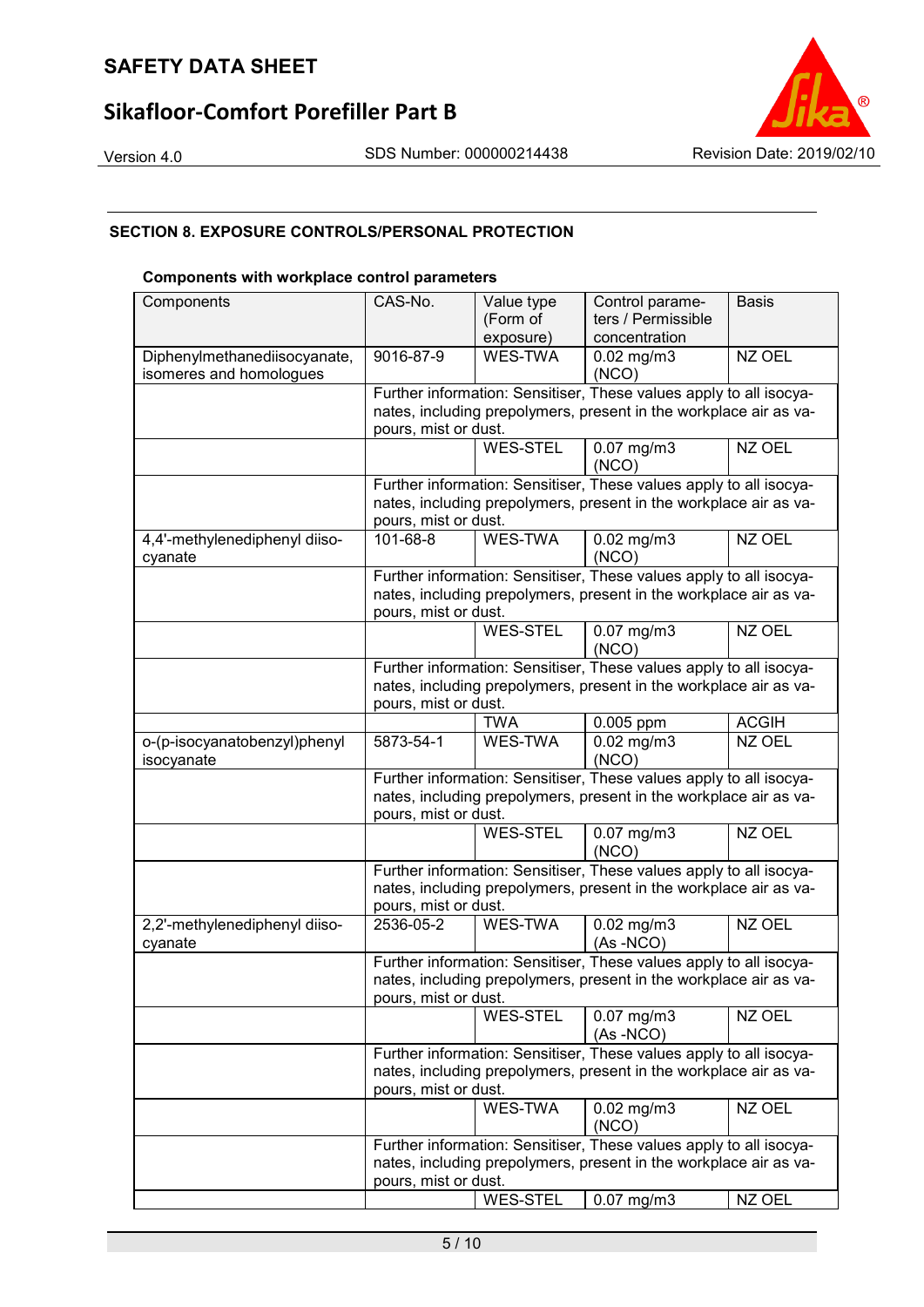| Version 4.0                   | SDS Number: 000000214438                                                                                                                                                                                                                                                                                                                                                                                                                                                            | Revision Date: 2019/02/10 |
|-------------------------------|-------------------------------------------------------------------------------------------------------------------------------------------------------------------------------------------------------------------------------------------------------------------------------------------------------------------------------------------------------------------------------------------------------------------------------------------------------------------------------------|---------------------------|
|                               | Further information: Sensitiser, These values apply to all isocya-<br>nates, including prepolymers, present in the workplace air as va-<br>pours, mist or dust.                                                                                                                                                                                                                                                                                                                     | (NCO)                     |
| Personal protective equipment |                                                                                                                                                                                                                                                                                                                                                                                                                                                                                     |                           |
| Respiratory protection        | : Use respiratory protection unless adequate local exhaust<br>ventilation is provided or exposure assessment demonstrates<br>that exposures are within recommended exposure guidelines.<br>The filter class for the respirator must be suitable for the max-<br>imum expected contaminant concentration<br>(gas/vapour/aerosol/particulates) that may arise when han-<br>dling the product. If this concentration is exceeded, self-<br>contained breathing apparatus must be used. |                           |
| Hand protection               | : Chemical-resistant, impervious gloves complying with an ap-<br>proved standard should be worn at all times when handling<br>chemical products if a risk assessment indicates this is nec-<br>essary.                                                                                                                                                                                                                                                                              |                           |
| Eye protection                | : Safety eyewear complying with an approved standard should<br>be used when a risk assessment indicates this is necessary.                                                                                                                                                                                                                                                                                                                                                          |                           |
| Skin and body protection      | : Choose body protection in relation to its type, to the concen-<br>tration and amount of dangerous substances, and to the spe-<br>cific work-place.                                                                                                                                                                                                                                                                                                                                |                           |

# **SECTION 9. PHYSICAL AND CHEMICAL PROPERTIES**

|                                | liquid                                      |
|--------------------------------|---------------------------------------------|
|                                | brown                                       |
|                                | characteristic                              |
|                                | No data available                           |
|                                | No data available                           |
| Melting point/range / Freezing | : No data available                         |
|                                | : No data available                         |
|                                | : ca. 220 °C (428 °F)<br>Method: closed cup |
|                                | ∶ No data available                         |
|                                | No data available                           |
|                                | No data available                           |
|                                | No data available                           |
|                                |                                             |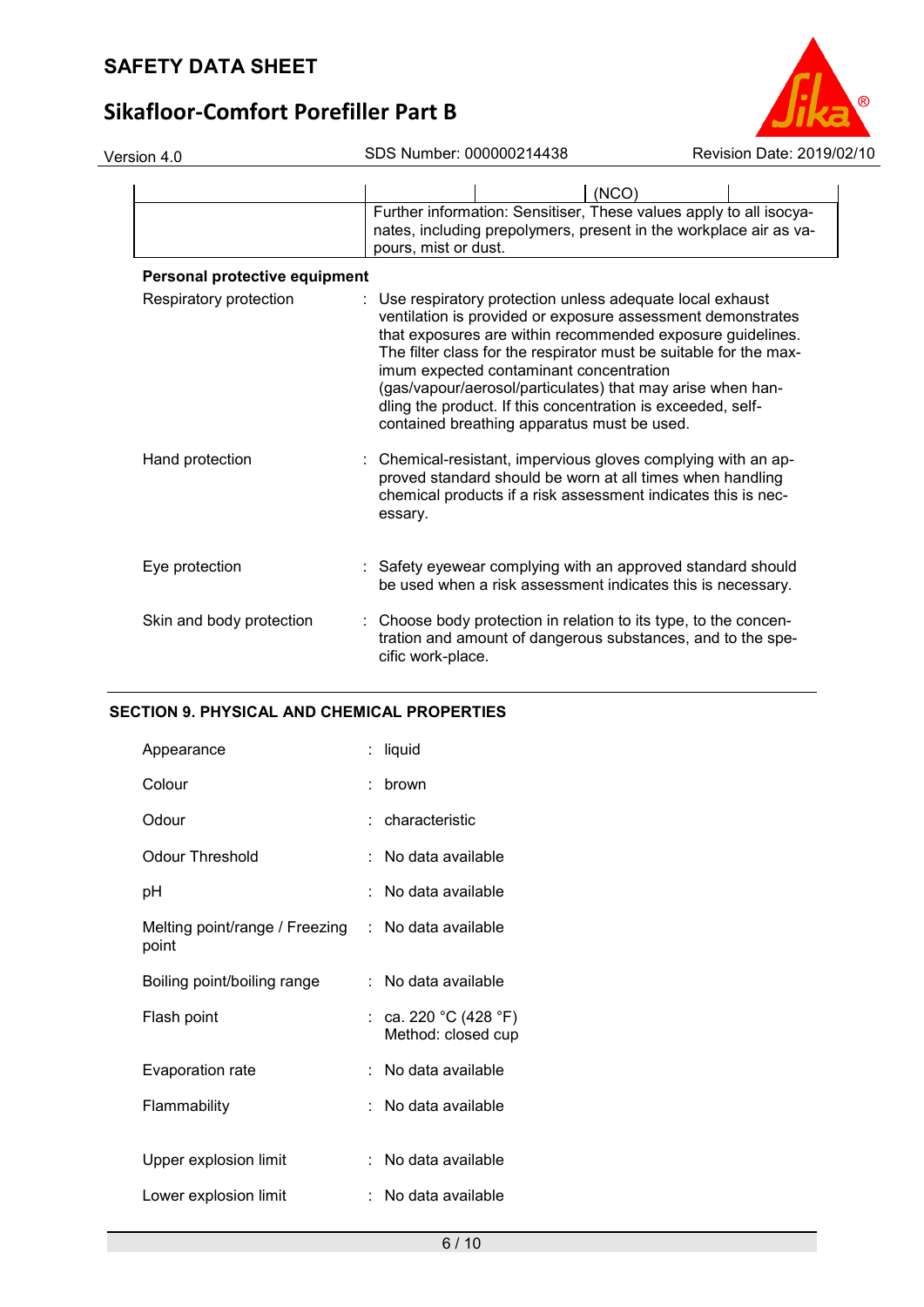# **Sikafloor-Comfort Porefiller Part B**

| Version 4.0                                | SDS Number: 000000214438                 | Revision Date: 2019/02/10 |
|--------------------------------------------|------------------------------------------|---------------------------|
|                                            |                                          |                           |
| Vapour pressure                            | $: 0.01$ hPa (0.01 mmHg)                 |                           |
| Relative vapour density                    | : No data available                      |                           |
| Density                                    | : ca. 1.24 g/cm3 (20 $°C$ (68 $°F$ ) ()) |                           |
| Solubility(ies)<br>Water solubility        | $:$ insoluble                            |                           |
| Partition coefficient: n-<br>octanol/water | : No data available                      |                           |
| Auto-ignition temperature                  | : No data available                      |                           |
| Decomposition temperature                  | : No data available                      |                           |
| Viscosity<br>Viscosity, dynamic            | : No data available                      |                           |
| Viscosity, kinematic                       | : > 7 mm2/s (40 °C)                      |                           |
| Explosive properties                       | : No data available                      |                           |
| Molecular weight                           | : No data available                      |                           |

# **SECTION 10. STABILITY AND REACTIVITY**

| Reactivity                                          |  | : No dangerous reaction known under conditions of normal use. |  |  |
|-----------------------------------------------------|--|---------------------------------------------------------------|--|--|
| Chemical stability                                  |  | $\therefore$ The product is chemically stable.                |  |  |
| Possibility of hazardous reac-<br>tions             |  | : No hazards to be specially mentioned.                       |  |  |
| Conditions to avoid                                 |  | $:$ No data available                                         |  |  |
| Incompatible materials                              |  | $:$ No data available                                         |  |  |
| No decomposition if stored and applied as directed. |  |                                                               |  |  |

## **SECTION 11. TOXICOLOGICAL INFORMATION**

#### **Acute toxicity**

Harmful if inhaled.

# **Components: Diphenylmethanediisocyanate, isomeres and homologues:**<br>Acute oral toxicity : LD50 Oral (Rat): > 10,000 mg  $\therefore$  LD50 Oral (Rat): > 10,000 mg/kg Acute inhalation toxicity : Acute toxicity estimate: 1.5 mg/l Exposure time: 4 h Test atmosphere: dust/mist Method: Expert judgement

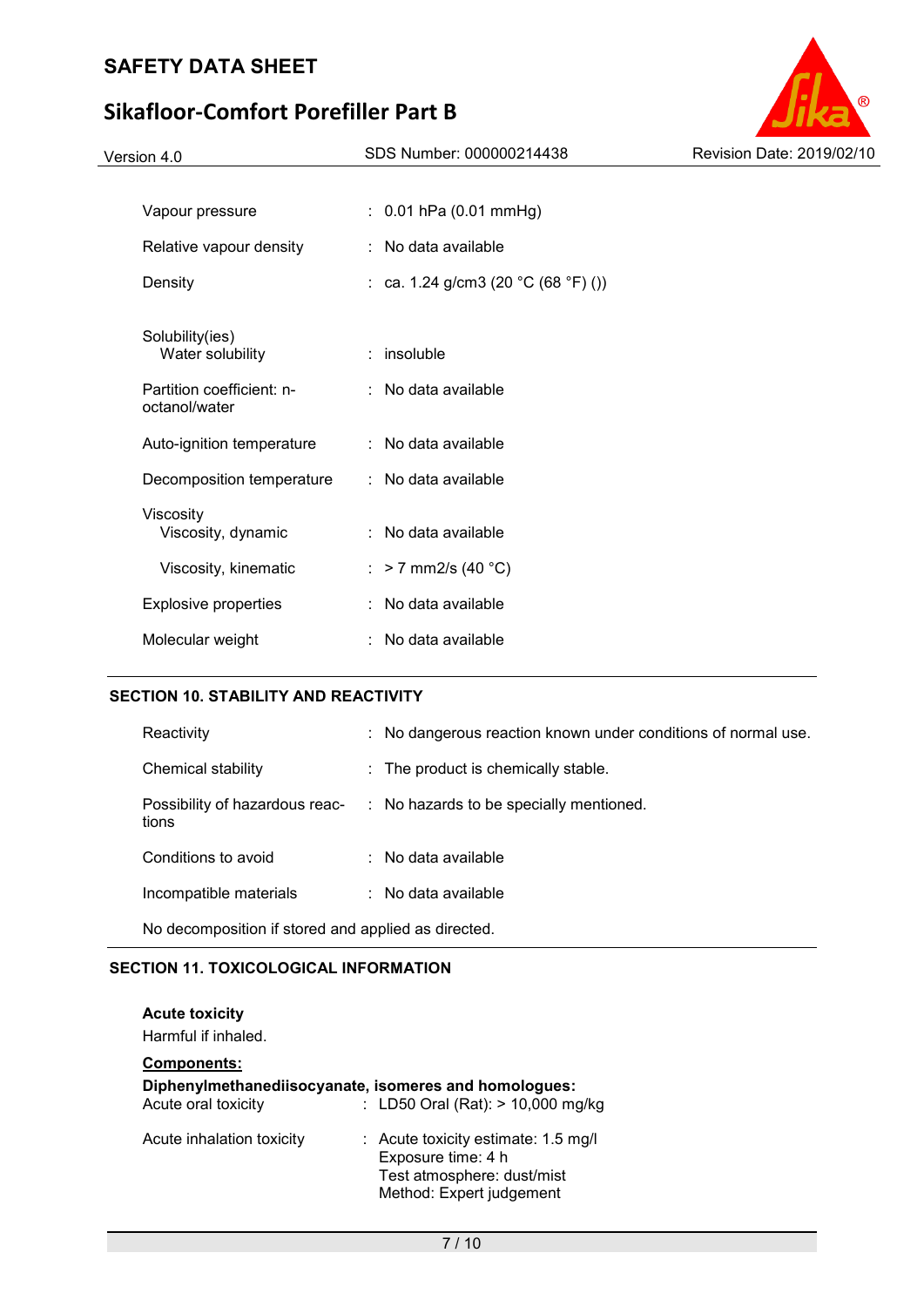| Version 4.0                                                                     | SDS Number: 000000214438                                                                                                                                     | Revision Date: 2019/02/10 |
|---------------------------------------------------------------------------------|--------------------------------------------------------------------------------------------------------------------------------------------------------------|---------------------------|
|                                                                                 | Assessment: The component/mixture is moderately toxic after<br>short term inhalation.                                                                        |                           |
| Acute dermal toxicity                                                           | : LD50 Dermal (Rabbit): $> 9,400$ mg/kg                                                                                                                      |                           |
| 4,4'-methylenediphenyl diisocyanate:<br>Acute inhalation toxicity               | : Acute toxicity estimate: 1.5 mg/l<br>Test atmosphere: dust/mist<br>Method: Expert judgement                                                                |                           |
| <b>Skin corrosion/irritation</b><br>Causes skin irritation.                     |                                                                                                                                                              |                           |
| Serious eye damage/eye irritation                                               |                                                                                                                                                              |                           |
| Causes serious eye irritation.                                                  |                                                                                                                                                              |                           |
| <b>Respiratory or skin sensitisation</b><br>haled.                              | Skin sensitisation: May cause an allergic skin reaction.<br>Respiratory sensitisation: May cause allergy or asthma symptoms or breathing difficulties if in- |                           |
| <b>Chronic toxicity</b>                                                         |                                                                                                                                                              |                           |
| <b>Germ cell mutagenicity</b><br>Not classified based on available information. |                                                                                                                                                              |                           |
| Carcinogenicity<br>Suspected of causing cancer.                                 |                                                                                                                                                              |                           |
| <b>Reproductive toxicity</b><br>Not classified based on available information.  |                                                                                                                                                              |                           |
| <b>STOT - single exposure</b><br>May cause respiratory irritation.              |                                                                                                                                                              |                           |
| <b>STOT - repeated exposure</b>                                                 | May cause damage to organs through prolonged or repeated exposure if inhaled.                                                                                |                           |
| <b>Aspiration toxicity</b><br>Not classified based on available information.    |                                                                                                                                                              |                           |
| <b>SECTION 12. ECOLOGICAL INFORMATION</b>                                       |                                                                                                                                                              |                           |
| <b>Ecotoxicity</b>                                                              |                                                                                                                                                              |                           |
| Components:<br>Toxicity to fish                                                 | Diphenylmethanediisocyanate, isomeres and homologues:<br>: LC50 (Brachydanio rerio (zebrafish)): > 1,000 mg/l<br>Exposure time: 96 h                         |                           |
| Toxicity to algae                                                               | : EC50 (Desmodesmus subspicatus (green algae)): > 1,640<br>mg/l<br>Exposure time: 72 h                                                                       |                           |

 $\circ$ 

# **Persistence and degradability**

No data available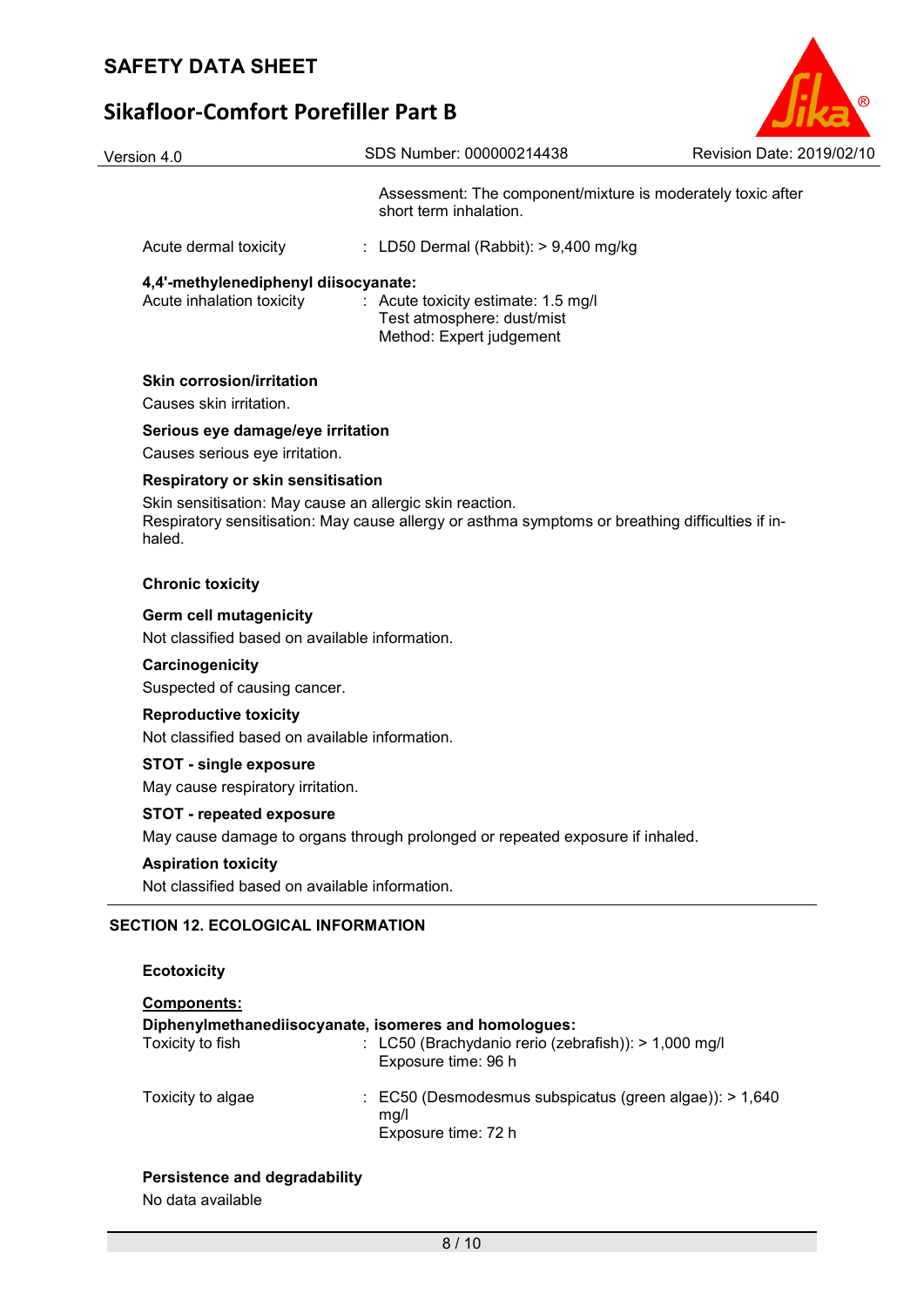Version 4.0 SDS Number: 000000214438 Revision Date: 2019/02/10



#### **Bioaccumulative potential**

No data available

# **Mobility in soil**

No data available

## **Other adverse effects**

## **Product:**

Additional ecological information : There is no data available for this product.

## **SECTION 13. DISPOSAL CONSIDERATIONS**

| <b>Disposal methods</b> |                                                                                                                                        |
|-------------------------|----------------------------------------------------------------------------------------------------------------------------------------|
| Waste from residues     | : Do not contaminate ponds, waterways or ditches with chemi-<br>cal or used container.<br>Send to a licensed waste management company. |
| Contaminated packaging  | : Empty remaining contents.<br>Dispose of as unused product.<br>Do not re-use empty containers.                                        |

## **SECTION 14. TRANSPORT INFORMATION**

## **International Regulations**

## **UNRTDG**

Not regulated as a dangerous good

#### **IATA-DGR**

Not regulated as a dangerous good

## **IMDG-Code**

Not regulated as a dangerous good

# **Transport in bulk according to Annex II of MARPOL 73/78 and the IBC Code**

Not applicable for product as supplied.

## **National Regulations**

**NZS 5433** Not regulated as a dangerous good

# **SECTION 15. REGULATORY INFORMATION**

# **Safety, health and environmental regulations/legislation specific for the substance or mixture**

International Chemical Weapons Convention (CWC) Schedules of Toxic Chemicals and Precursors : Not applicable

## **HSNO Approval Number**

HSR002679